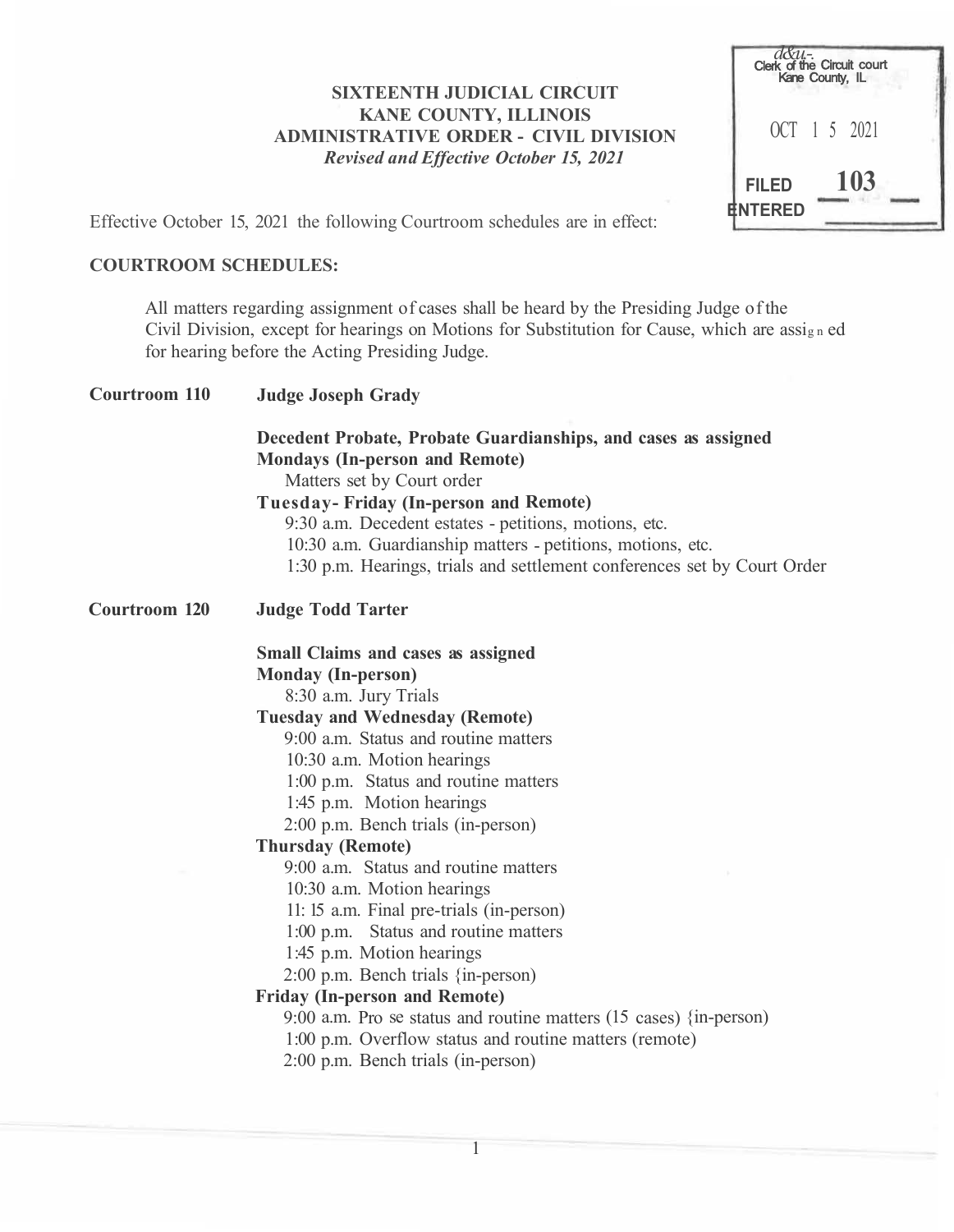| Judge Divya Sarang                                                                                                                                                                                                                                                                                                                                                                                                                                                                                                                                                                                                                                                                                                                                                                                                                                                                                     |
|--------------------------------------------------------------------------------------------------------------------------------------------------------------------------------------------------------------------------------------------------------------------------------------------------------------------------------------------------------------------------------------------------------------------------------------------------------------------------------------------------------------------------------------------------------------------------------------------------------------------------------------------------------------------------------------------------------------------------------------------------------------------------------------------------------------------------------------------------------------------------------------------------------|
| Mortgage Foreclosure, Mechanic Liens, Tax Deed Proceedings, Wage<br>Garnishments, Civil Asset Forfeitures and cases as assigned<br>Monday (Hybrid of Remote and In-person)<br>9:00 a.m. Trials and contested motions by court order only<br>1:30 p.m. Trials and contested motions by court order only<br>Tuesday - Friday (Hybrid of Remote and In-person)<br>9:00 a.m. Case management conferences, status, defaults, and motions<br>10:30 a.in. Contested motions by court order only                                                                                                                                                                                                                                                                                                                                                                                                               |
| 1:30 p.m. Trials and special settings by court order only                                                                                                                                                                                                                                                                                                                                                                                                                                                                                                                                                                                                                                                                                                                                                                                                                                              |
| 1st and 3rd Tuesday (Hybrid of Remote and In-person)                                                                                                                                                                                                                                                                                                                                                                                                                                                                                                                                                                                                                                                                                                                                                                                                                                                   |
| 1:30 p.m. Wage Garnishment: status, defaults and motions                                                                                                                                                                                                                                                                                                                                                                                                                                                                                                                                                                                                                                                                                                                                                                                                                                               |
| 2 <sup>nd</sup> and 4 <sup>th</sup> Tuesday (Hybrid of Remote and In-person)                                                                                                                                                                                                                                                                                                                                                                                                                                                                                                                                                                                                                                                                                                                                                                                                                           |
| 1:30 p.m. Mortgage Foreclosure: confirmation of sale hearings                                                                                                                                                                                                                                                                                                                                                                                                                                                                                                                                                                                                                                                                                                                                                                                                                                          |
| Thursday (Hybrid of Remote and In-person)<br>10:30 a.m. Preliminary civil asset forfeiture reviews: 720 ILCS 5/36-1.5 and<br>720 ILCS 570/505<br>1:30 p.m. Civil asset forfeiture: trials and motions by court order only                                                                                                                                                                                                                                                                                                                                                                                                                                                                                                                                                                                                                                                                              |
| <b>Judge John Dalton</b>                                                                                                                                                                                                                                                                                                                                                                                                                                                                                                                                                                                                                                                                                                                                                                                                                                                                               |
| Law Medium (LM), Evictions, Miscellaneous Remedy (MR), Arbitration<br>Bench and Jury Trials, and cases as assigned<br>Monday (In-person)<br>One-day bench and jury trials set by court order<br><b>Tuesday (Remote)</b><br>10:00 a.m. Status and motion hearings for LM and MR cases (other than<br>name changes)<br>1:30 p.m. Return date for new eviction cases and overflow motion call<br><b>Wednesday (Remote)</b><br>10:00 a.m. Status and motion hearings for AR cases<br>1:30 p.m. Motions, hearings, bench trials and matters set by court order<br><b>Thursday (Remote)</b><br>10:00 a.m. Status and motion hearings for eviction cases<br>1:30 p.m. Motions, hearings, bench trials and matters set by court order<br><b>Friday (Remote)</b><br>10:00 a.m. Status and motion hearings for name change (MR) cases<br>1:30 p.m. Motions, hearing, bench trials and matters set by court order |
|                                                                                                                                                                                                                                                                                                                                                                                                                                                                                                                                                                                                                                                                                                                                                                                                                                                                                                        |